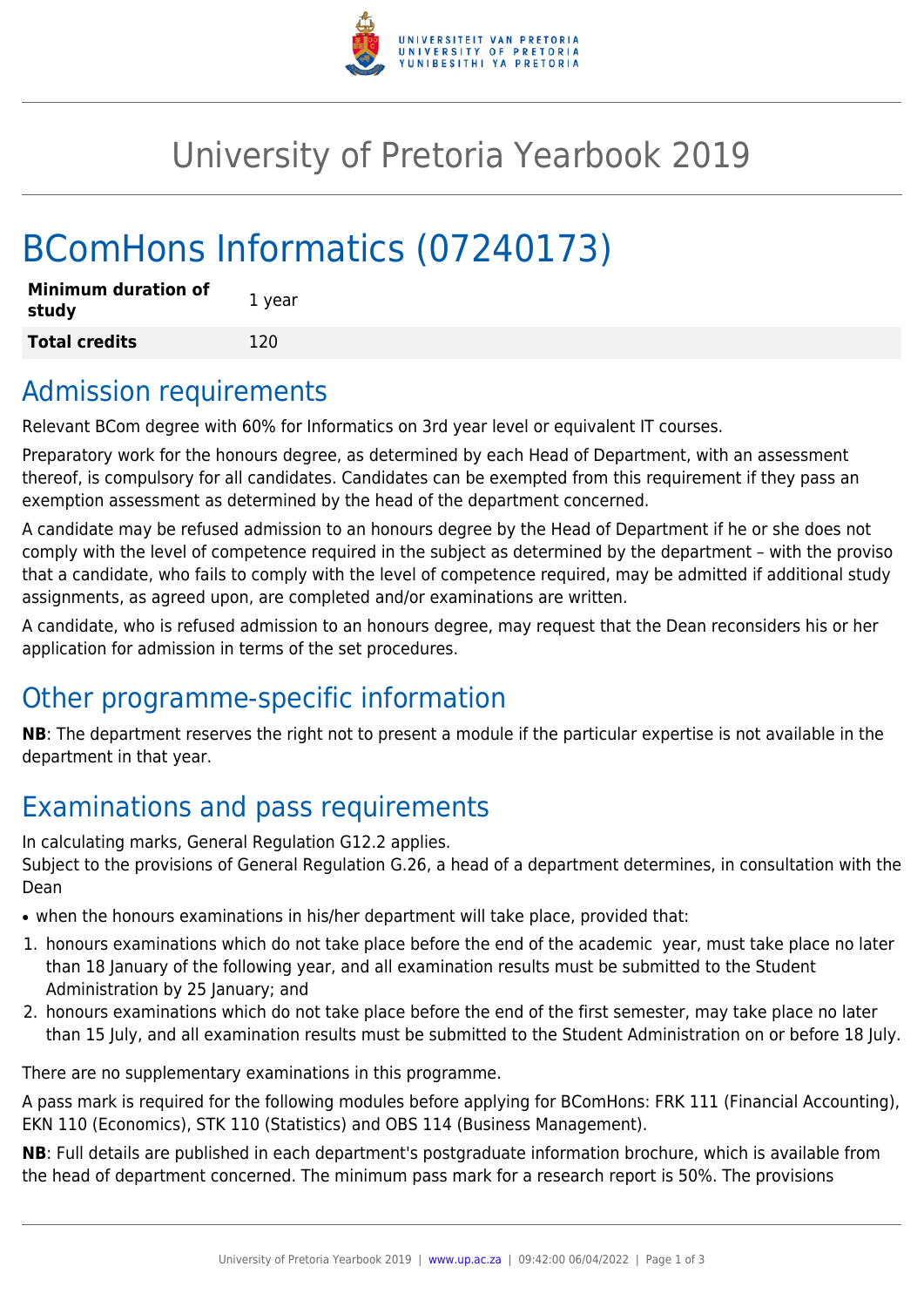

regarding pass requirements for dissertations contained in General Regulation G.12.2 apply mutatis mutandis to research reports.

Subject to the provisions of General Regulation G.12.2.1.3, the subminimum required in subdivisions of modules is published in the study guides, which is available from the head of department concerned.